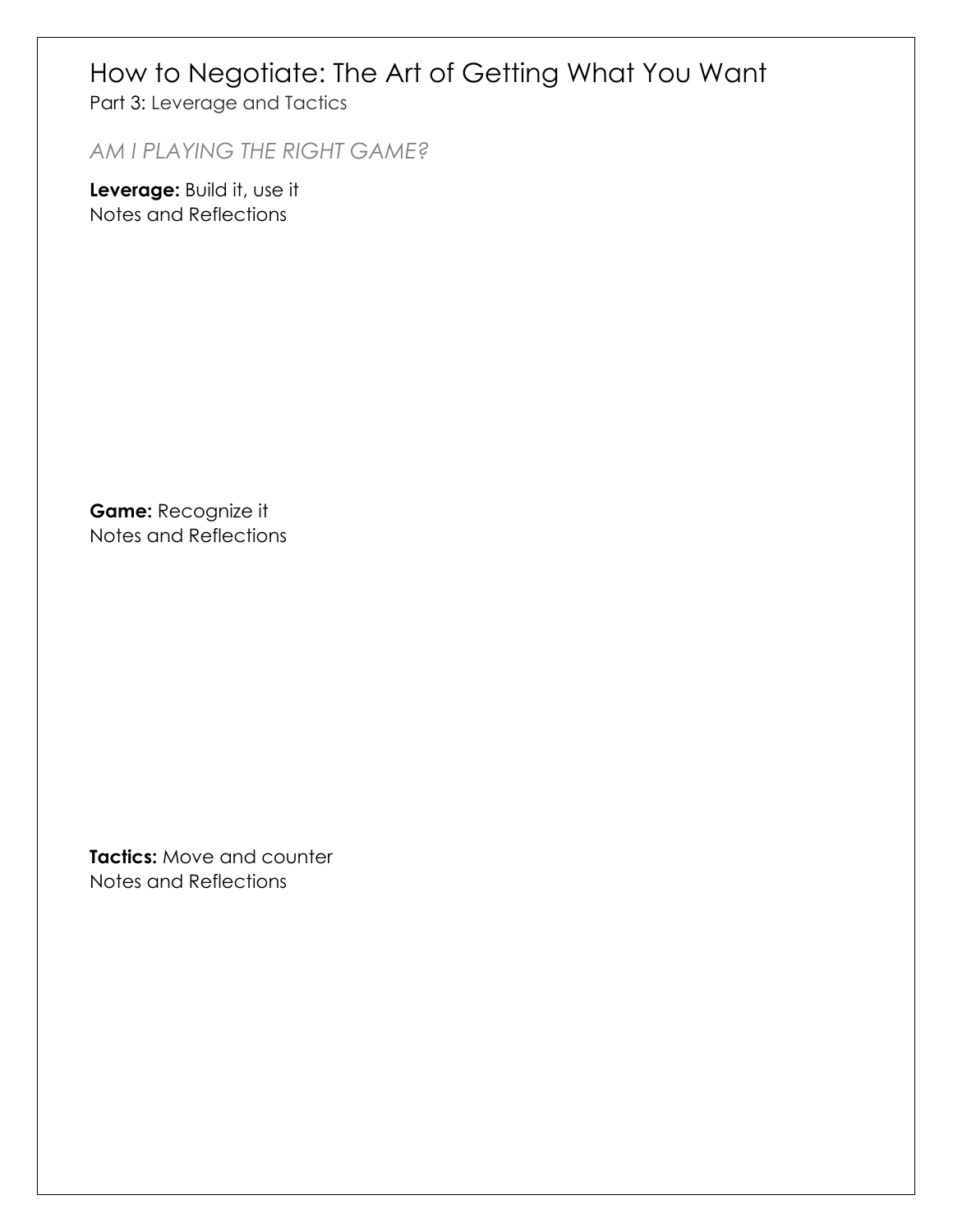# **Negotiation** Phase III – Employing Leverage and Tactics

## *Am I Playing the Right Game?*

During a negotiation, a dynamic will emerge. It can often hinge on the relative leverage that you have relative to the other parties. The dynamic is usually characterized by a "cooperative" tone or a "competitive" tone. Based on the tone, there are tactics that are appropriate for each.

### **Leverage.** *Build it, use it*

- Establish your value and be ready to leave the social encounter
- Who has more options? Who needs whom more?
- In the space below evaluate your leverage, and consider how you might increase your leverage
- In the space to the right, think about why you are indispensable and how you can leave the social encounter

What is my case for being indispensable?

Why am I prepared to leave?



### **Game.** *Recognize it*

- It is generally preferred to engage in a cooperative negotiation because of the opportunity to create additional value for both sides
- As an opening posture, be tentatively cooperative
- In the space below, evaluate the context for a cooperative versus competitive negotiation
- If the other side reciprocates cooperation, then maintain the cooperative posture. Otherwise, adopt a competitive posture.

|                              | Cooperative                                               | <b>Competitive</b>                                                                                         |
|------------------------------|-----------------------------------------------------------|------------------------------------------------------------------------------------------------------------|
| Initial Framing              | Define issue in terms of<br>common interest               | Define issue in terms of self<br>interest                                                                  |
| ly<br>Communication<br>Style | "All cards on the table"<br>More disclosure the better    | "Close to the vest" Reveal as<br>little as possible while<br>gathering information about<br>the other side |
| General<br>Strategy          | Define common interest.<br>Explore creative possibilities | Leverage bargaining<br>strength, keep other off<br>balance                                                 |
|                              | Tendency to<br>"Cooperative"<br><b>Negotiation</b>        | Tendency to<br>"Competitive"<br><b>Negotiation</b>                                                         |
| Long-<br>term                |                                                           | Short-<br>term                                                                                             |
| High                         |                                                           | Low                                                                                                        |
| <b>High</b>                  |                                                           | Low                                                                                                        |
| <b>High</b>                  |                                                           | Low                                                                                                        |

| <b>Relationship Horizon</b>      |  |  |
|----------------------------------|--|--|
| <b>Trust Level</b>               |  |  |
| <b>Common Interest</b>           |  |  |
| (Your) Relative Bargaining Power |  |  |